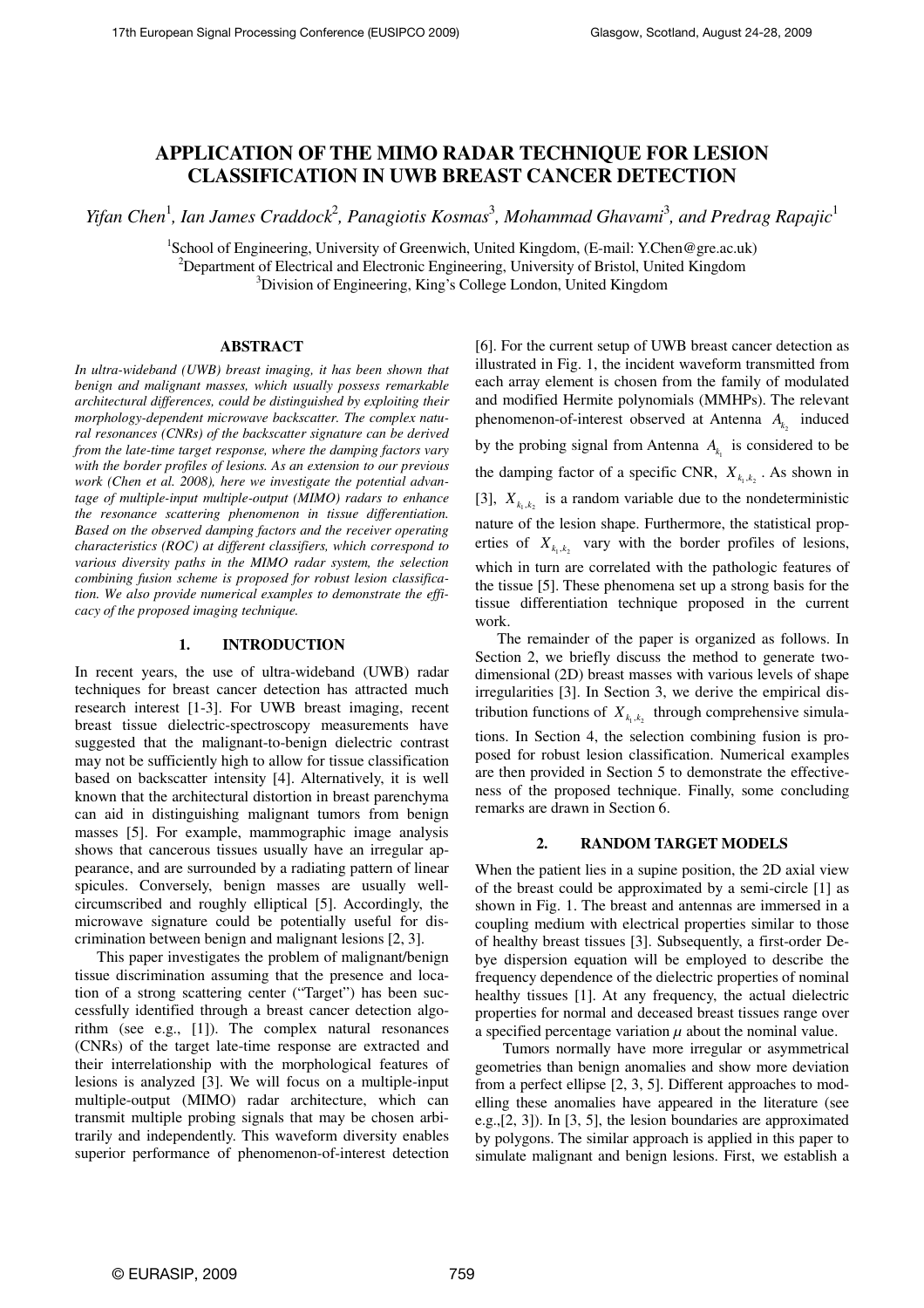

Figure 1: An UWB MIMO radar system for breast tissue differentiation



Figure 2: (a) Generation of a lesion border from a baseline ellipse, (b) examples of OMA and MIS targets, (c) system setup for characterizing the statistical properties of damping factors, and (d) cdfs of OMA and MIS data for  $\Omega = 1$ ,  $\Psi^{\text{obs}} = 150^{\circ}$ , and  $f_c$  $= 1$  GHz: – empirical (OMA), –  $\cdot$  – Laplace (OMA), – – empirical (MIS), ··· Laplace (MIS)

baseline ellipse defined in the polar coordinate as  $B(\varphi) = ab/\sqrt{a^2 \sin^2 \varphi + b^2 \cos^2 \varphi}$ , where *a* and *b* are the semimajor and semi-minor axes, and  $\varphi$  is the angle as indicated in Fig. 2(a). The next step is to modify the initial shape to produce the proper mass border with various irregularities. The simulation routine consists of the following stages:

- (i) Define the number of sides of the polygonal approximation to the mass boundary, *Q*;
- (ii) Generate  $\varphi_q \sim \mathcal{U}(0, 2\pi]$ ,  $(q = 1, 2, \dots, Q)$ , where  $\mathcal{U}$ denotes a uniform distribution;
- (iii) For each  $\varphi$ <sub>*o*</sub>, define the distribution of the border deviation profile  $\zeta(\varphi_a) \sim \mathcal{U}$  (- $\Delta B$ , + $\Delta B$ ], and apply it to the elliptical profile in a multiplicative fashion as (see also Fig. 2(a))  $B'(\varphi_a) = B(\varphi_a)(1 + \zeta(\varphi_a)).$

These two parameters, *Q* and ∆*B*, determine the ruggedness of the mass boundary.

To simplify our analysis, we consider a *binary* classification of the lesion morphology. The shape of each random target is assumed to fall into one of the following two categories: oval/macrolobulated (OMA) or microlobulated/spiculated (MIS). The OMA class includes targets that correspond to round, oval, or macrolobulated shape descriptors, which leads to the acceptance of Hypothesis  $H_0$  ("Target") is benign"). On the contrary, the MIS class exhibits fine-scale undulations over the target surface or spicules radiating from the body of the target, which leads to the acceptance of Hypothesis  $H_1$  ("Target is malignant"). As observed in [3], the circumference texture becomes considerably rugged as *Q* decreases and ∆*B* increases. Therefore, we obtain the OMA targets by generating the two random variables *Q* and ∆*B*, where *Q ~* U [80, 100] and ∆*B ~* U [0.1, 0.3]. On the other hand, the MIS lesions are simulated with  $Q \sim U$  [10, 30] and  $\Delta B \sim$  *U* [0.8, 1]. These ranges of *Q* and  $\Delta B$  are chosen to reflect the distinctive features of these two types of anomalies. Fig. 2(b) plots the mass border deviations corresponding to the OMA and MIS targets.

The UWB MIMO radar consists of a multistatic antenna array, where *K* antennas  $A_1$ ,  $\dots$ ,  $A_K$  are probing the breast as shown in Fig. 1. As the commonly-used UWB signals fit extremely well into the Hermite polynomials, the incident pulse transmitted from the *k*th (1≤*k*≤*K*) antenna is selected from the family of MMHP waveforms proposed in [7]

$$
E_k^{\text{inc}} = \exp\left(-\frac{t^2}{4T_p^2}\right) h_{\Omega_k} \left(\frac{t}{T_p}\right) \cos\left(2\pi f_{\text{c},k} t\right) \tag{1}
$$

where  $\Omega_k = 0, 1, 2, \dots, h_{\Omega_k}$  is the  $\Omega_k$ <sup>th</sup>-order Hermite polynomial,  $T_p$  controls the duration of the pulses, and  $f_{c,k}$  is the carrier frequency. To test our algorithm with simulated data, we follow the same approaches in [3] to derive the backscatter signature at any observation point and extract the CNRs from the late-time component of the scattered waveform.

## **3. STATISTICAL PROPERTIES OF OBSERVED DAMPING FACTORS**

The system setup used to generate synthetic data for our quantitative analysis is shown in Fig.  $2(c)$ . The transmit  $(Tx)$ and receive (Rx) antennas are positioned in a circle with radius of 4 cm around the lesion. For data acquisition, the Tx antenna transmits an MMHP pulse  $E^{\text{inc}}(\Omega, f_c)$  where  $\Omega$ and *f*<sup>c</sup> are the pulse order and modulation frequency, respectively, and  $T_p$  is fixed as 50 ps (cf. (1)). The following Debye parameters are used to fit experimental results for nominal breast tissues ( $\varepsilon_s = 10$ ,  $\varepsilon_{\infty} = 7$ ,  $\sigma_s = 0.15$  S/m,  $\tau = 7.0$  ps) (see [1] for the definitions of various Debye parameters). A 0.2 cm skin layer with the relative dielectric constant  $\varepsilon_r = 36.0$ and conductivity  $\sigma = 4.0$  S/m is also included [1]. Furthermore, the slab model is applied to derive the transmission coefficient through the skin [3]. The dielectric properties of the target are obtained by setting  $\mu = 4$  (see also Section 2).

We build a library of random dielectric masses with shapes that fall into either OMA or MIS category. The semimajor and semi-minor axes of the baseline ellipse are assumed to be 4 mm and 3 mm, respectively. We generate 30 independent target realizations for each shape class. To examine the isolated effect of different design parameters of the MIMO radar, two different scenarios are considered:

(i) The Tx and Rx antennas are at the same location with  $\Psi^{\text{inc}} = \Psi^{\text{obs}} = 150^{\circ}$ .  $\Omega = 1$  and  $f_c = 0, 1, 2, 3, 4$  GHz;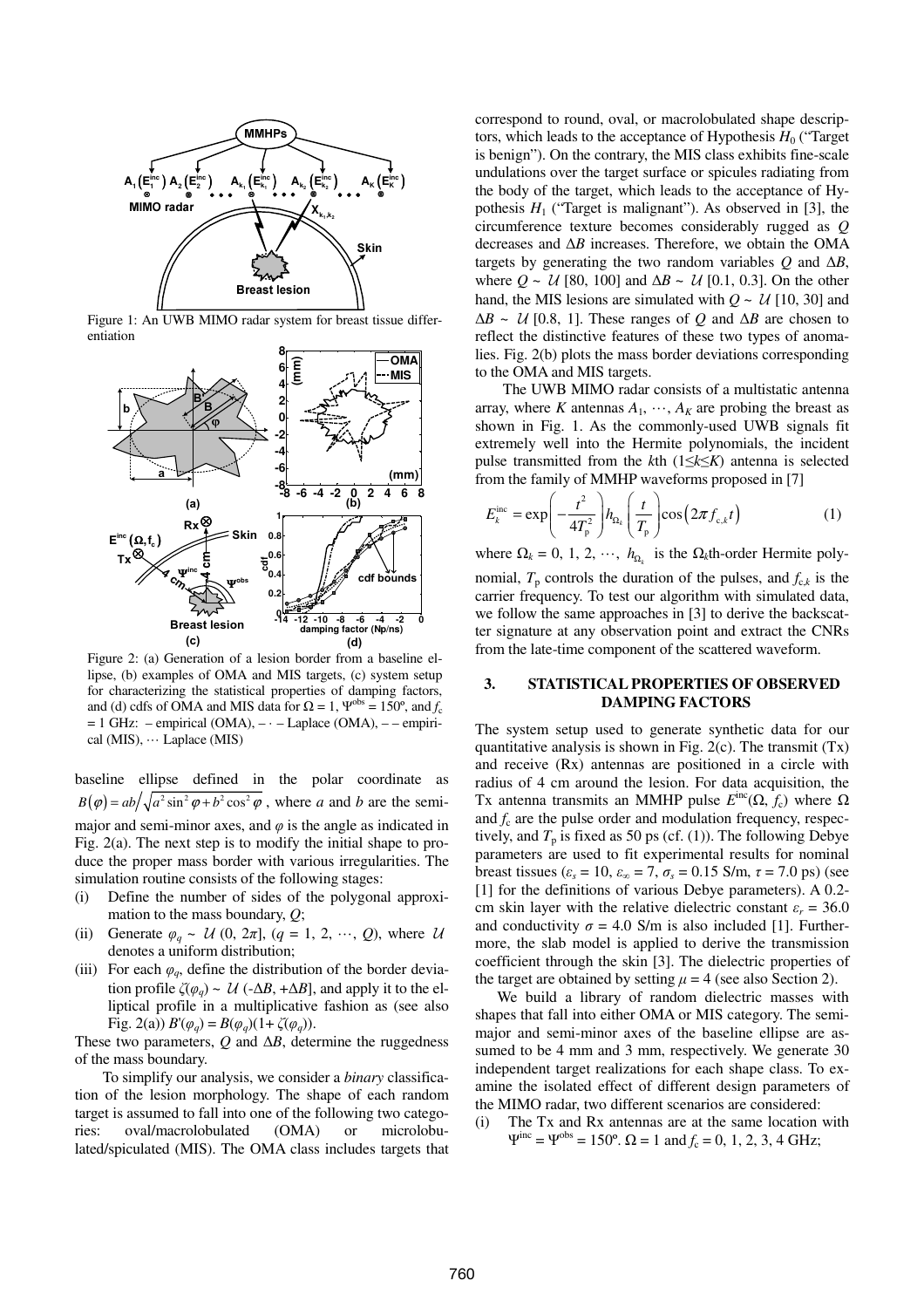(ii) The Tx antenna location is fixed with  $\Psi^{\text{inc}} = 150^{\circ}$  while the Rx antenna location varies with angle so that  $\Psi^{\text{obs}} =$ 30<sup>o</sup>, 60<sup>o</sup>, 90<sup>o</sup>, 120<sup>o</sup>, 150<sup>o</sup>. For this case,  $\Omega = 1$  and  $f_c = 1$ GHz.

The CNRs of the backscatter waveforms are then extracted. In general, two most dominant resonances can be obtained from the backscatter [3]. We found through extensive simulations that out of these two frequencies, the high-frequency resonance provides better classification performance as compared to the low-frequency one by offering more sensitive lesion discrimination through statistical inference of the damping factors. Therefore, we will focus on the highfrequency CNR in the current work.

The empirical cumulative distribution functions (cdfs) of the damping factors are illustrated in Fig. 2(d) for  $\Omega = 1$ ,  $\Psi^{\rm obs} = 150^{\circ}$ , and  $f_c = 1$  GHz. The following important observations can be made. Firstly, the damping factors for OMA lesions fall within a narrow range, where the empirical cdf agrees well with a truncated Laplace distribution as shown in Fig. 2(d). The theoretical pdf can be expressed as

$$
p_0(X) = \frac{\mathcal{K}_0}{2W_0} \exp\left(-\frac{\left|X - \overline{X}_0\right|}{W_0}\right), X_{\min} \le X \le X_{\max} \quad (2)
$$

where *X* denotes a random damping factor, and  $X_0$  and  $W_0$ are the location and scale parameters, respectively. In (2), *X*min and *X*max are the lower and upper bounds of *X* for OMA targets.  $K_0$  is a normalization factor to ensure that  $p_0(X)$  is a pdf. Secondly, contrary to the OMA class, the damping factors for MIS lesions are scattered over a much wider range due to more ill-defined target geometries. The empirical data could be fit with a general Laplace pdf

$$
p_1(X) = \frac{1}{2W_1} \exp\left(-\frac{|X - \overline{X}_1|}{W_1}\right) \tag{3}
$$

where  $X_1$  and  $W_1$  are model parameters. Thirdly, it is more difficult to characterize  $p_1$  exactly due to the limited simulated data and the widely-spread damping factors. Hence, it is supposed that  $p_0$  is completely specified while  $p_1$  belongs to an uncertainty class  $P_1$ , which is defined by assuming that  $W_1$  is a random variable with an uniform pdf,  $W_1 \sim$  $U$  [ $W_{1,\text{min}}$ ,  $W_{1,\text{max}}$ ]. Fig. 2(d) plots the best-fit Laplace cdf for the MIS data and the corresponding cdf bounds, which are obtained by setting  $W_{1,\text{min}} = 2$  and  $W_{1,\text{max}} = 4$ .  $X_1$  remains unchanged. In general,  $W_0 = 1$  and  $1 \leq W_1 \leq 4$  for all the simulation scenarios. Finally, the cdf curves for OMA and MIS data are well separated in the cdf space, which demonstrates the feasibility of lesion discrimination through statistical inference of the damping factors.

# **4. DATA FUSION RULE FOR ROBUST LESION CLASSIFICATION**

## **4.1 Basic Concepts**

In a MIMO-radar-based breast lesion classification system, a total number of  $K^2$  classifiers  $C_{k_1,k_2}$  ( $1 \leq k_1, k_2 \leq K$ ) observe data generated according to either  $H_0$  ("Target is benign") or  $H_1$ 

("Target is malignant"). The classifier  $C_{k_1,k_2}$  corresponds to the spatial diversity path from Antenna  $A_{k_1}$  to Antenna  $A_{k_2}$ , and the observable is the random damping factor  $X_{k_1,k_2}$ . Subsequently, a decision  $U_i^{(C_{k_1,k_2})}$  (-1 if  $H_0$  is accepted and 1 otherwise) about the true hypothesis is to be made based on  $X_{k_1,k_2}$  subject to its distribution under  $H_0$  (given as  $p_0^{[C_{k_1,k_2}]}$ ) and  $H_1$  (given as  $p_1^{(C_{k_1,k_2})}$ ), where  $p_1^{(C_{k_1,k_2})}$  belongs to the uncertainty class  $\mathcal{P}_1^{(C_{k_1,k_2})}$ . Mathematically,  $U_i^{(C_{k_1,k_2})}$  $\gamma_i^{(C_{k_1,k_2})} (X_{k_1,k_2}) \in \{-1,1\}$ , where  $\gamma_i^{(C_{k_1,k_2})}$  is the *i*th local admissible strategy. The local decisions  $U_i^{(C_{k_1,k_2})}$ , together with  $\gamma_i^{(C_{k_1,k_2})}$  and their corresponding probability of detection  $P_{\text{D},i}^{(C_{k_1,k_2})}$  and probability of false alarm  $P_{\text{F},i}^{(C_{k_1,k_2})}$  are sent to a data fusion center for a global decision *U*∈{-1,1}. Our goal is to design an optimal fusion rule that maximizes the asymptotic error exponent  $\mathcal E$ , which is given by the Chernoff information under the Bayesian framework [8]. For the ease of analysis, we consider a special case of Chernoff information, the Bhattacharyya distance [8]. The following concepts are introduced to facilitate the analysis of the fusion structure. For simplicity, the superscript  $(C_{k_1,k_2})$  and the subscripts *i* and  $k_1, k_2$  are omitted.

**Definition 1 (Uncertainty Class):** An uncertainty class  $P_1$  is a set of neighbourhood distributions containing  $p_1(x;$  $\Theta_1$ ) under Hypothesis  $H_1$ . The dummy variable *x* represents the observed data *X*, and  $\Theta_1$  is the model parameter for the uncertainty class, which is a random variable following the distribution function  $f_{\Theta_1}(\Theta_1)$ .

**Definition 2 (Receiver Error Exponent Characteristics (REEC)):** A REEC curve represents a curve joining a set of points with the coordinates ( $P_F$ ,  $\mathcal{E}$ ). Each point denotes an admissible strategy γ, which produces false positives with a probability  $P_F$  and the achievable error exponent  $\mathcal E$  given by the Bhattacharyya distance.

**Remark 1:** The optimum test for two hypotheses is the log-likelihood-ratio (LLR) test, which usually involves comparison of the observed data *X* to a threshold  $X_{th}$  [8]. Without loss of generality, it is assumed that  $H_1$  is accepted if  $X \geq X_{th}$  and  $H_0$  is accepted otherwise. In other words, a local decision *U* can be calculated as  $U = \gamma(X) = \text{sgn}(X - X_{\text{th}})$ where sgn is the signum function. Subsequently, the false positive rate  $P_F$  is related to  $X_{th}$  through the following equa-

tion  $P_{\rm F} = \int_{\rm v}^{X_{\rm max}^{(H_0)}} p_0(x)$  $F = J_{X_{th}}$   $P_0$  $X_{\text{ma}}^{(H)}$  $P_{\rm F} = \int_{X_{\rm th}}^{X_{\rm hux}^{(1)}} p_0(x) dx$ , where  $X_{\rm max}^{(H_0)}$  is the maximum observed data conditional on  $H_0$ . Apparently,  $X_{th}$  can be expressed as a function of  $P_F$ ,  $X_{th} = \mathcal{F}(P_F)$ . The next step is to derive the probability of detection  $\int_{\text{max}}^{(H_1)} p_1(x;\Theta_1) dx = \int_{\mathcal{F}(P_{\text{F}})}^{X_{\text{max}}^{(H_1)}} p_1(x;\Theta_1)$  $P_{\rm D} = \int_{X_{\rm th}}^{X_{\rm max}^{(H_1)}} p_1(x;\Theta_1) dx = \int_{\mathcal{F}(P_{\rm F})}^{X_{\rm max}^{(H_1)}} p_1(x;\Theta_1)$  $P_{\rm D} = \int_{X_{\rm in}}^{X_{\rm inat}^{*}} p_1(x;\Theta_1) dx = \int_{\mathcal{F}(P_{\rm F})}^{X_{\rm inat}^{*}} p_1(x;\Theta_1) dx$ , where  $X_{\rm max}^{(H_1)}$  is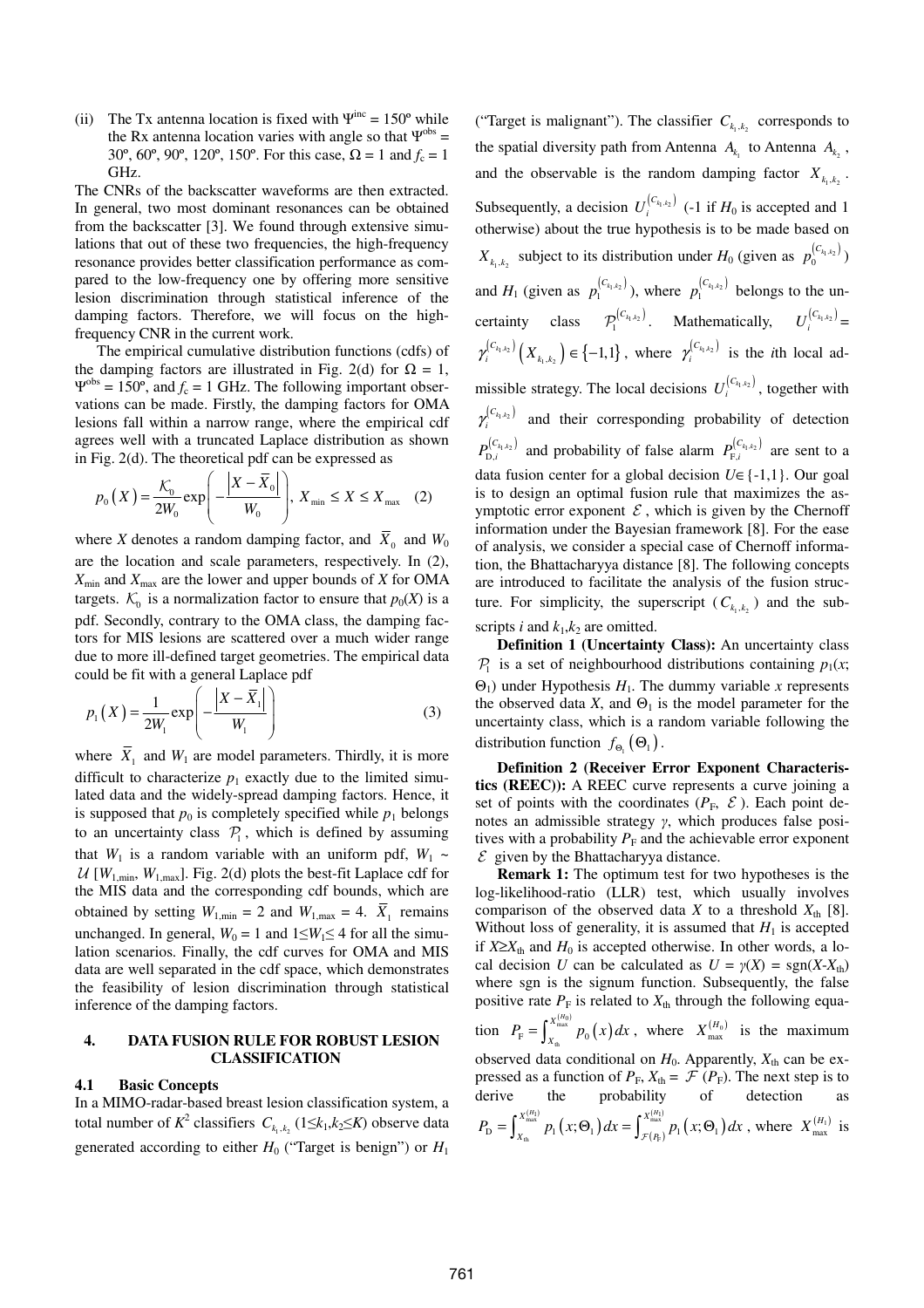the maximum observed data conditional on  $H_1$ . Finally, the Bhattacharyya distance can be derived as [8]

$$
\mathcal{E} = -\log_2\left\{ \left(1 - P_{\rm F}\right)^{\frac{1}{2}} \left(1 - P_{\rm D}\right)^{\frac{1}{2}} + P_{\rm F}^{\frac{1}{2}} P_{\rm D}^{\frac{1}{2}} \right\} - \log_2\left\{ \left(1 - P_{\rm F}\right)^{\frac{1}{2}} \left[1 - \int_{\mathcal{F}(P_{\rm F})}^{\mathcal{X}_{\rm max}^{(M)}} p_1\left(x; \Theta_1\right) dx\right]^{\frac{1}{2}} + P_{\rm F}^{\frac{1}{2}} \left[\int_{\mathcal{F}(P_{\rm F})}^{\mathcal{X}_{\rm max}^{(M)}} p_1\left(x; \Theta_1\right) dx\right]^{\frac{1}{2}} \right\} \tag{4}
$$

Following (4),  $\mathcal{E}$  is a random variable at each  $P_F$  with distribution dependent on  $f_{\Theta_1}(\Theta_1)$ .

To provide a statistical characterization of reliable lesion classification, the notion of *outage* is introduced.

**Definition 3 (Outage Probability):** Consider a classifier with unspecified conditional probability distributions of the observations. At each false positive rate  $P<sub>F</sub>$ , the outage probability *P*out is defined as the probability for which the classifier is in a state of outage (i.e., failure) for hypothesis testing at a certain error exponent  $\mathcal{E}_{\text{out}}$ . Mathematically,  $P_{\text{out}} =$  $Pr(\mathcal{E} \leq \mathcal{E}_{out})$  where  $Pr(\cdot)$  denotes probability.

On the basis of Definition 3, we further define the outage error exponent as follows.

**Definition 4 (Outage Error Exponent):** Consider a classifier with unspecified conditional probability distributions of the observations. At each false positive rate  $P_F$ , the outage error exponent is defined as the maximum error exponent that can be achieved across all possible realizations of conditional probability distributions of the observations,  $p_1 \in \mathcal{P}_1$ , for a prescribed outage probability  $P_{\text{out}}$ .

**Remark 2:** One conventional way to design decision rules when the conditional pdfs of the observations are not specified completely is the *minimax* approach [9], where the goal is to optimize the worst case performance over the uncertainty class. However, this operational point will be of little practical significance if it is of low likelihood. A more statistically-relevant solution is to optimize the classifier performance along the receiver outage error exponent characteristics (ROEEC) curve, where the error exponent is defined for a sufficiently low outage probability.

### **4.2 Selection Combining Fusion**

The selection combining fusion rule is proposed to choose one classifier that yields the best outage error exponent across all classifiers and across all admissible strategies, i.e.,

$$
\max_{k_1, k_2, P_F} \mathcal{E}_{\text{out}}^{(C_{k_1, k_2})}(P_F) \text{ s.t. } \Pr\left(\mathcal{E}^{(C_{k_1, k_2})}(P_F) \le \mathcal{E}_{\text{out}}^{(C_{k_1, k_2})}(P_F)\right) = P_{\text{out}}(5)
$$

Where  $\mathcal{E}_{\text{out}}^{(C_{k_1,k_2})}(P_{F})$  represents the outage error exponent at a false positive rate  $P_F$  for Classifier  $C_{k_1,k_2}$ . The above optimization process can be realized through the following steps:

- (i) Plot the ROEEC linking a series of points  $(P_F, \mathcal{E}_{out}^{(C_{k_1,k_2})})$ for each classifier  $C_{k_1,k_2}$ , conditional on  $P_{\text{out}}$ ;
- (ii) Convert the ROEEC into the receiver operating characteristics (ROC) curve, where  $\mathcal{E}_{\text{out}}^{(C_{k_1,k_2})}$  is changed to the corresponding probability of detection  $P_{D,\text{out}}^{(C_{k_1,k_2})}$ ;
- (iii) Produce the maximum realizable ROC (MRROC) predicted by the convex hull containing all the ROC curves associated with all classifiers [10]. The vertex points of the convex hull will be points corresponding to the existing classifiers generated by Step (ii). The facets of the hull are line segments with an existing classifier at each end point;
- (iv) Identify the optimal operational point on the MRROC with the best asymptotic error exponent.

The general algorithms discussed above can be readily applied to the lesion classification problem, where the pdfs of damping factors for OMA and MIS targets follow the Laplace distributions in (2) and (3). Moreover,  $p_0$  is completely specified while  $p_1$  belongs to an uncertainty class  $P_1$ , which is defined by assuming that  $W_1 \sim U[W_{1,\text{min}}, W_{1,\text{max}}]$ . Subsequently, the following results can be established.

**Proposition 1:** If the distributions of random damping factors satisfy the empirical models presented in Section 3, the true positive rate corresponding to the outage error exponent  $\mathcal{E}_{\text{out}}$  for an outage probability  $P_{\text{out}}$  is given by

Case I: 
$$
X_1 < X_0
$$
  
\n $P_{D,out} = \left\{ \frac{1}{2} \exp \left\{ \frac{\overline{X}_0 - \overline{X}_1 + W_0 \ln \left\{ 2P_F / \mathcal{K}_0 + \exp \left[ \left( X_{min} - \overline{X}_0 \right) / W_0 \right] \right\}}{W_{1,min} + \left( W_{1,max} - W_{1,min} \right) P_{out}} \right\},\$   
\nif  $X_{min} \le X_{th} < \overline{X}_1$   
\n $1 - \frac{1}{2} \exp \left\{ -\frac{\overline{X}_0 - \overline{X}_1 + W_0 \ln \left\{ 2P_F / \mathcal{K}_0 + \exp \left[ \left( X_{min} - \overline{X}_0 \right) / W_0 \right] \right\}}{W_{1,max} - \left( W_{1,max} - W_{1,min} \right) P_{out}} \right\}$   
\nif  $\overline{X}_1 \le X_{th} < \overline{X}_0$   
\n $1 - \frac{1}{2} \exp \left\{ -\frac{\overline{X}_0 - \overline{X}_1 - W_0 \ln \left\{ (2\mathcal{K}_0 - 2P_F) / \mathcal{K}_0 - \exp \left[ \left( X_{min} - \overline{X}_0 \right) / W_0 \right] \right\}}{W_{1,max} - \left( W_{1,max} - W_{1,min} \right) P_{out}} \right\}$   
\nif  $\overline{X}_0 \le X_{th} \le X_{max}$  (6)

Case II:  $\overline{X}_1 > \overline{X}_0$ 

$$
P_{\text{D,out}} = \left\{ 1 - \frac{1}{2} \exp \left\{ \frac{\overline{X}_{0} - \overline{X}_{1} + W_{0} \ln \left\{ 2(1 - P_{F}) / \mathcal{K}_{0} + \exp \left[ \left( X_{\min} - \overline{X}_{0} \right) / W_{0} \right] \right\}}{W_{\text{I,max}} - \left( W_{\text{I,max}} - W_{\text{I,min}} \right) P_{\text{out}}} \right\},\
$$
  
\nif  $X_{\min} \le X_{\text{th}} < \overline{X}_{0}$   
\n
$$
1 - \frac{1}{2} \exp \left\{ \frac{\overline{X}_{0} - \overline{X}_{1} - W_{0} \ln \left\{ 2(K_{0} - 1 + P_{F}) / K_{0} - \exp \left[ \left( X_{\min} - \overline{X}_{0} \right) / W_{0} \right] \right\}}{W_{\text{I,max}} - \left( W_{\text{I,max}} - W_{\text{I,min}} \right) P_{\text{out}}} \right\}
$$
  
\nif  $\overline{X}_{0} \le X_{\text{th}} < \overline{X}_{1}$   
\n
$$
\frac{1}{2} \exp \left\{ - \frac{\overline{X}_{0} - \overline{X}_{1} - W_{0} \ln \left\{ 2(K_{0} - 1 + P_{F}) / \mathcal{K}_{0} - \exp \left[ \left( X_{\min} - \overline{X}_{0} \right) / W_{0} \right] \right\}}{W_{\text{I,min}} + \left( W_{\text{I,max}} - W_{\text{I,min}} \right) P_{\text{out}}} \right\}
$$
  
\nif  $\overline{X}_{1} \le X_{\text{th}} \le X_{\text{max}}$  (7)

*Proof:* The proof is omitted for simplicity.